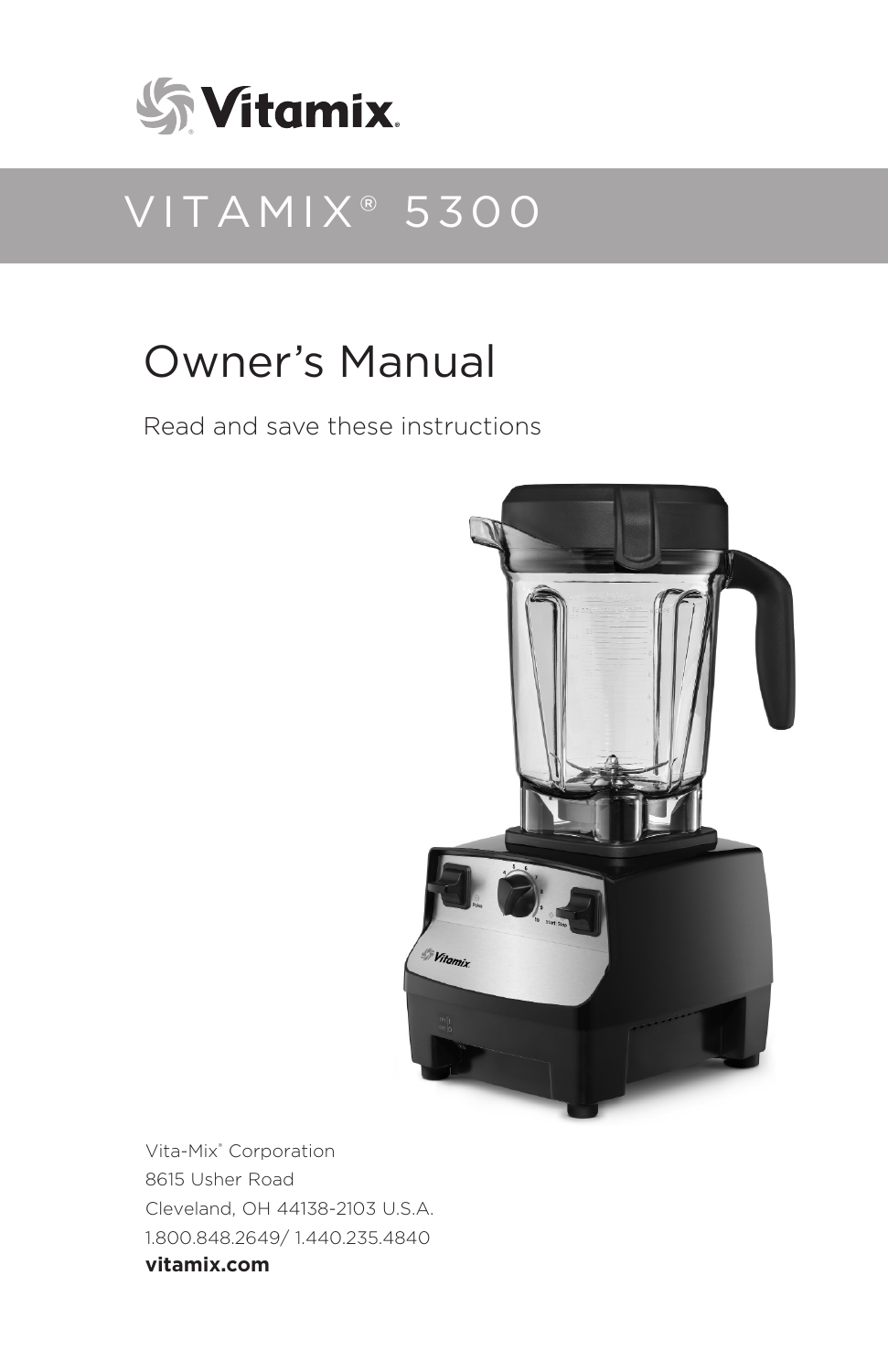# CONTENTS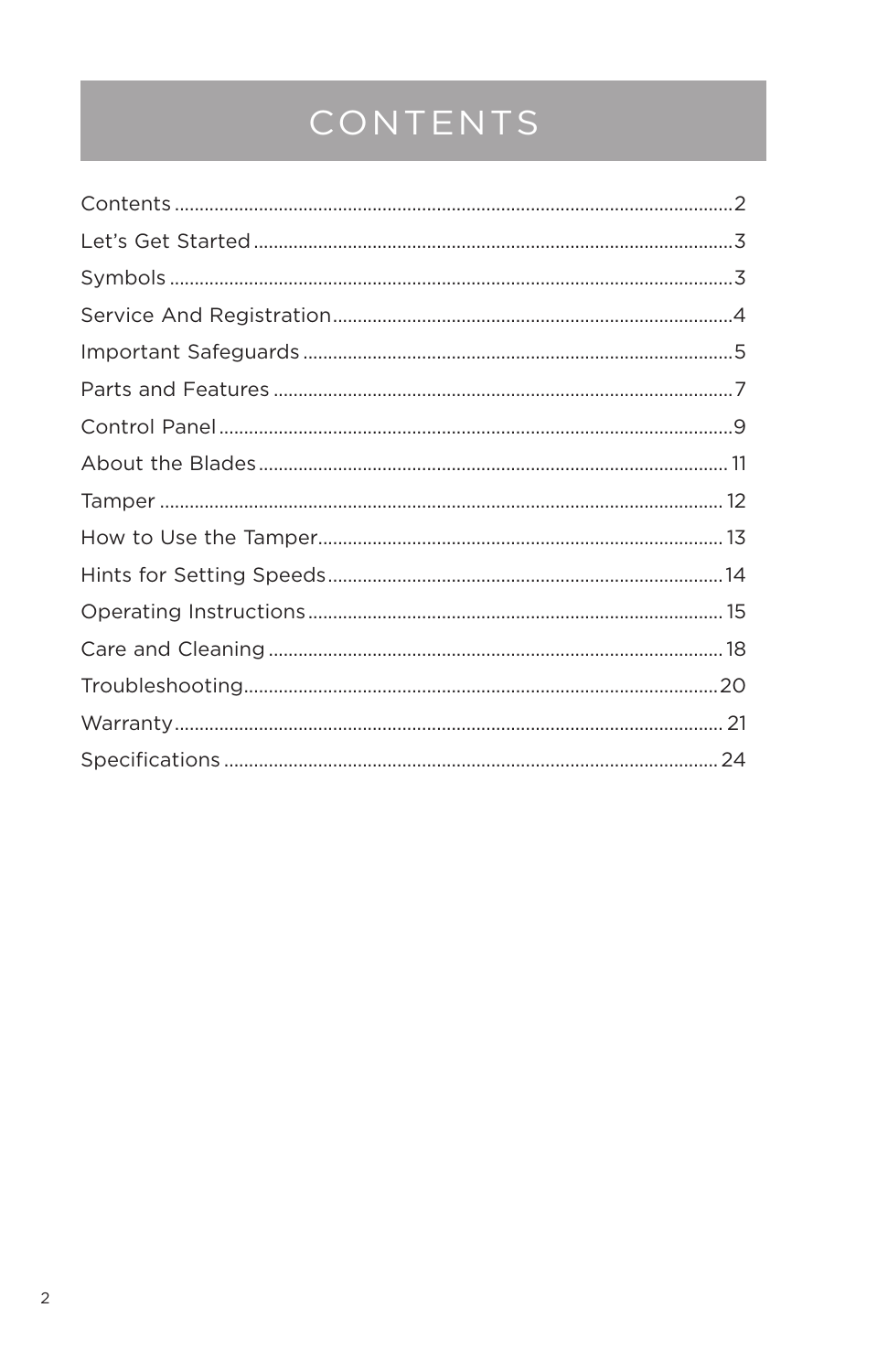# LET'S GET STARTED

### Congratulations!

You are about to see how quick, easy and delicious healthy eating can be!

### Before first use:

- **1.** Please read all the safety information, warnings and instructional material found in this booklet.
- **2.** Set your Vitamix machine on a dry, level surface.
- **3.** Carefully remove the cable tie on the power cord.
- **4.** Make sure the power switch is set to Off. Plug the machine into an grounded electrical outlet.
- **5.** Follow the cleaning instructions on page 18 to prepare your machine for use.





**Unplug while not in use, before cleaning, changing accessories or approaching parts that move in use**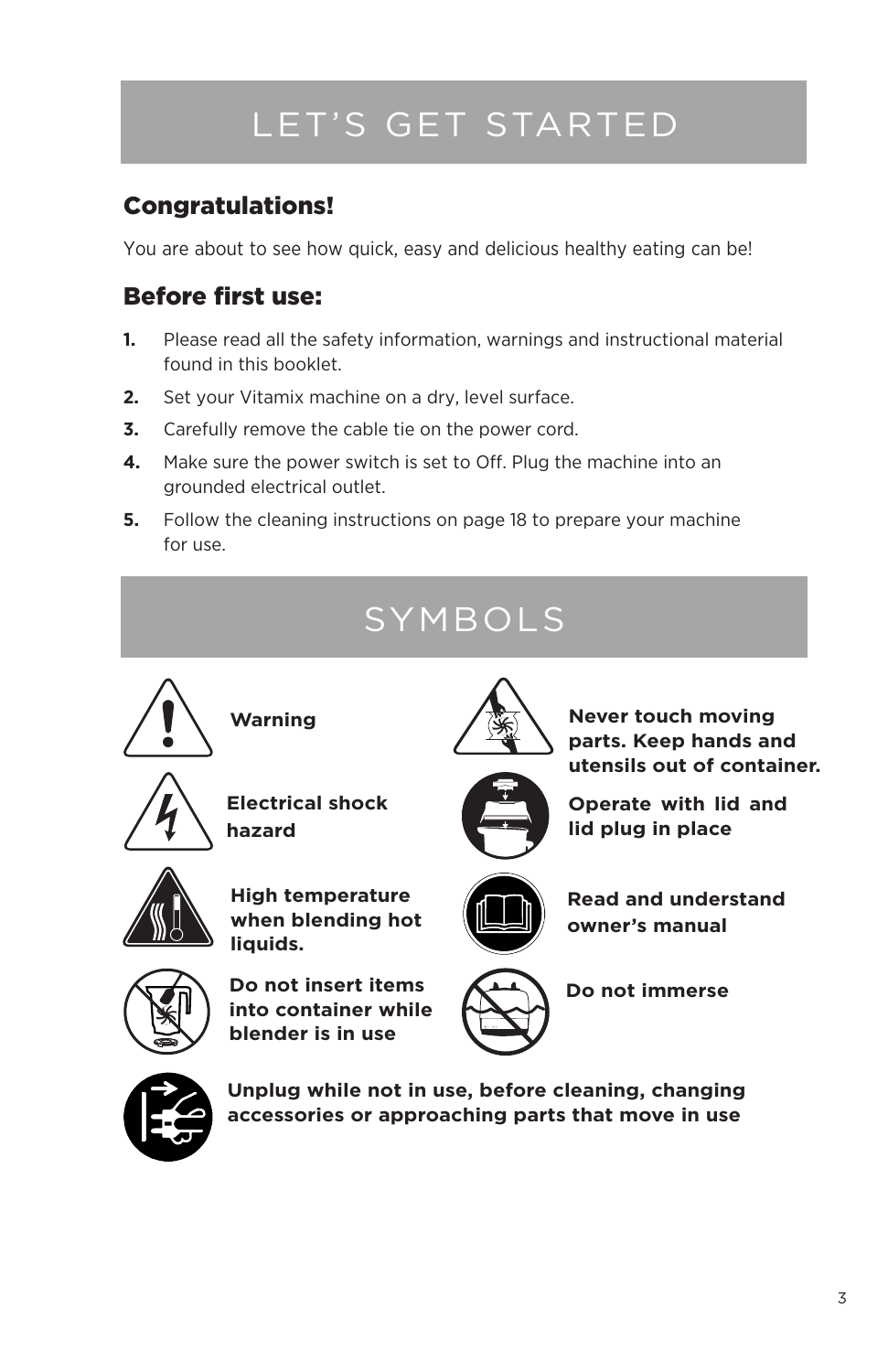# SERVICE AND REGISTRATION

### Vitamix Service

Record the model number and serial number of your Vitamix in the spaces provided below for future reference. These numbers can be found on the back of the motor base.

| Model Number     |  |
|------------------|--|
| Serial Number    |  |
| Date of Purchase |  |
| Purchased From   |  |

Before returning this product for any reason, including repair, first contact Vitamix Customer Service at 1.800.848.2649 or 1.440.235.4840, email service@vitamix.com, or contact your local dealer.

### Product Registration

If you purchased your Vitamix® machine directly from the Vita-Mix® Corporation via the company's website or call center by phone, your product was registered at the time of purchase and your Vitamix machine's warranty has been activated.

If you purchased your Vitamix machine from an International Distributor or Dealer in countries other than the United States, Canada, United Kingdom, or Ireland, your product is warranted through the International Distributor or Dealer and need not be registered with the Vita-Mix Corporation.

#### **Your machine is not yet registered with Vitamix if you:**

- **1.** Purchased from a Dealer in the United States, Canada, United Kingdom, or Ireland
- **2.** Purchased from a military base
- **3.** Purchased from a retail or wholesale store
- **4.** Received your Vitamix machine as a gift
- **5.** Are not the original owner of the machine

Enjoy faster and easier service in the future by taking a few minutes to register your Vitamix machine today.

#### **Choose one of these easy ways to register your machine:**

- **1.** Online at vitamix.com/warranty
- **2.** Email service@vitamix.com
- **3.** Call 1.800.848.2649 or 1.440.235.4840, press option 2

Your warranty may be honored by Vita-Mix® Corporation or an authorized dealer.

Failure to register your machine will not diminish your warranty rights.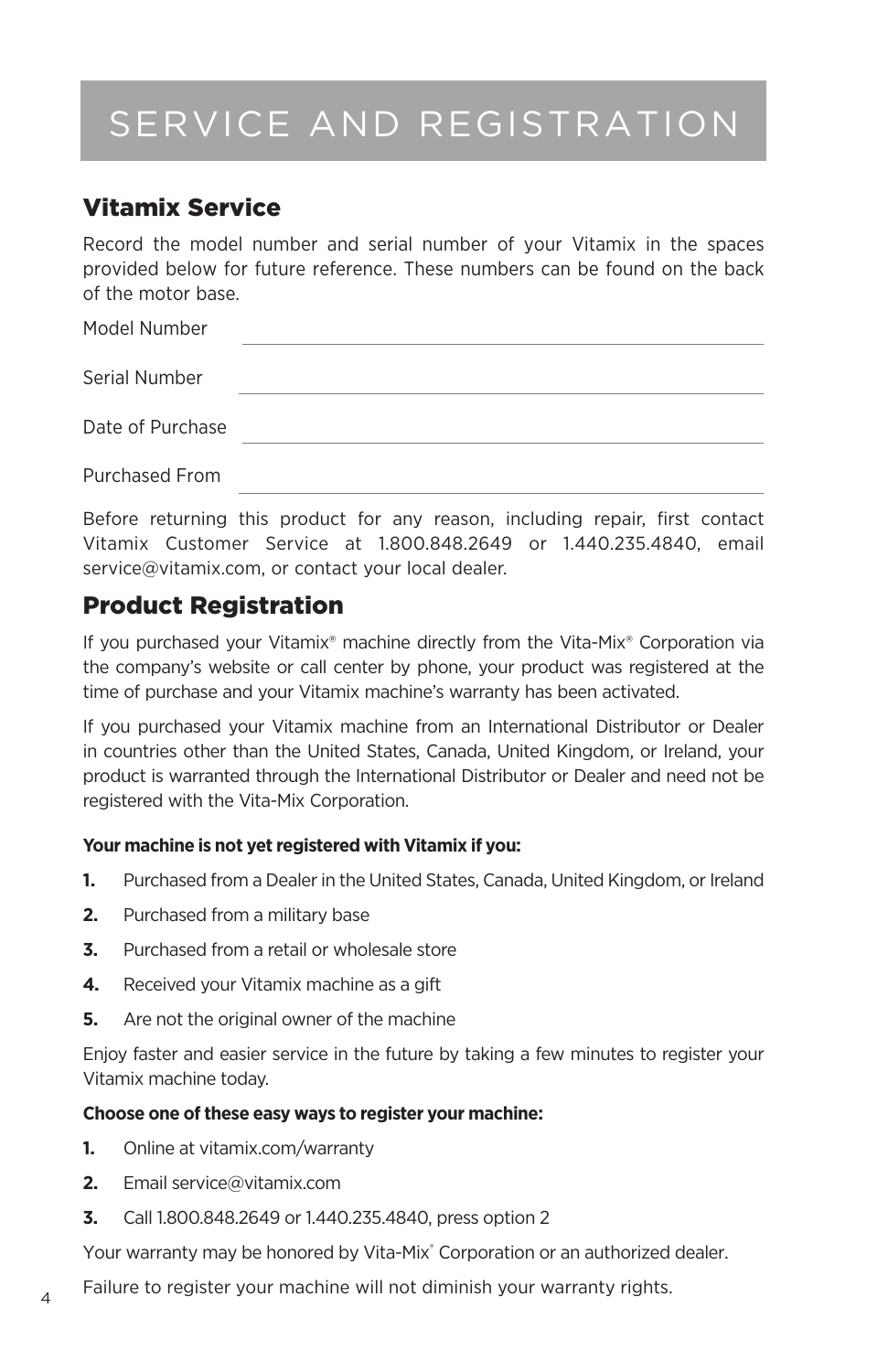## IMPORTANT SAFEGUARDS

**WARNING:** To avoid the risk of serious injury when using your Vitamix® blender, basic safety precautions should be followed, including the following.

### READ ALL INSTRUCTIONS, SAFEGUARDS, AND WARNINGS BEFORE OPERATING BLENDER.

- **1.** Read all instructions.
- **2.** Not intended for use by or near children or persons with reduced physical, sensory, or mental capabilities or lack of experience and knowledge. Close supervision is necessary when any appliance is used by or near children or incapacitated persons.
- **3.** To protect against the risk of electrical shock, do not put the blender base in water or other liquid.
- **4.** Unplug from outlet when not in use, before putting on or taking off parts, and before cleaning.
- **5.** Avoid contacting moving parts.
- **6.** Do not operate any appliance with a damaged cord or plug or after the appliance malfunctions, or is dropped or damaged in any manner. Call Vitamix Customer Service at 1.800.848.2649 or 1.440.235.4840 or email service@vitamix.com at once for examination, repair, replacement, or electrical or mechanical adjustment. If purchased outside the U.S.A. or Canada, contact your local Vitamix dealer.
- **7.** Alteration or modification of any part of the blender base or container, including the use of any part or parts that are not genuine authorized Vitamix parts, may cause fire, electric shock, or injury.
- **8.** The use of attachments not expressly authorized or sold by Vitamix for use with this blender, including canning jars, may cause fire, electric shock, or injury.
- **9.** Do not use outdoors.
- **10.** Do not let cord hang over edge of table or counter.
- **11.** Do not let cord contact hot surface, including the stove.
- **12.** Keep hands and utensils out of container while blending to reduce the risk of severe injury to persons or damage to the blender. A rubber scraper or spatula may be used, but only when the Vitamix blender is not running.
- **13.** The tamper provided must be used only when the main part of the lid is in place.
- **14.** Blades are sharp. Handle or remove blade and blade assembly from the container with extreme care to avoid injury. To reduce the risk of injury, never place a blade assembly on the motor base unless assembled to the Vitamix container.
- **15.** Do not leave foreign objects, such as spoons, forks, knives or the lid plug, in the container as this will damage the blades and other components when starting the machine and may cause injury.
- **16.** Never attempt to operate with damaged blades.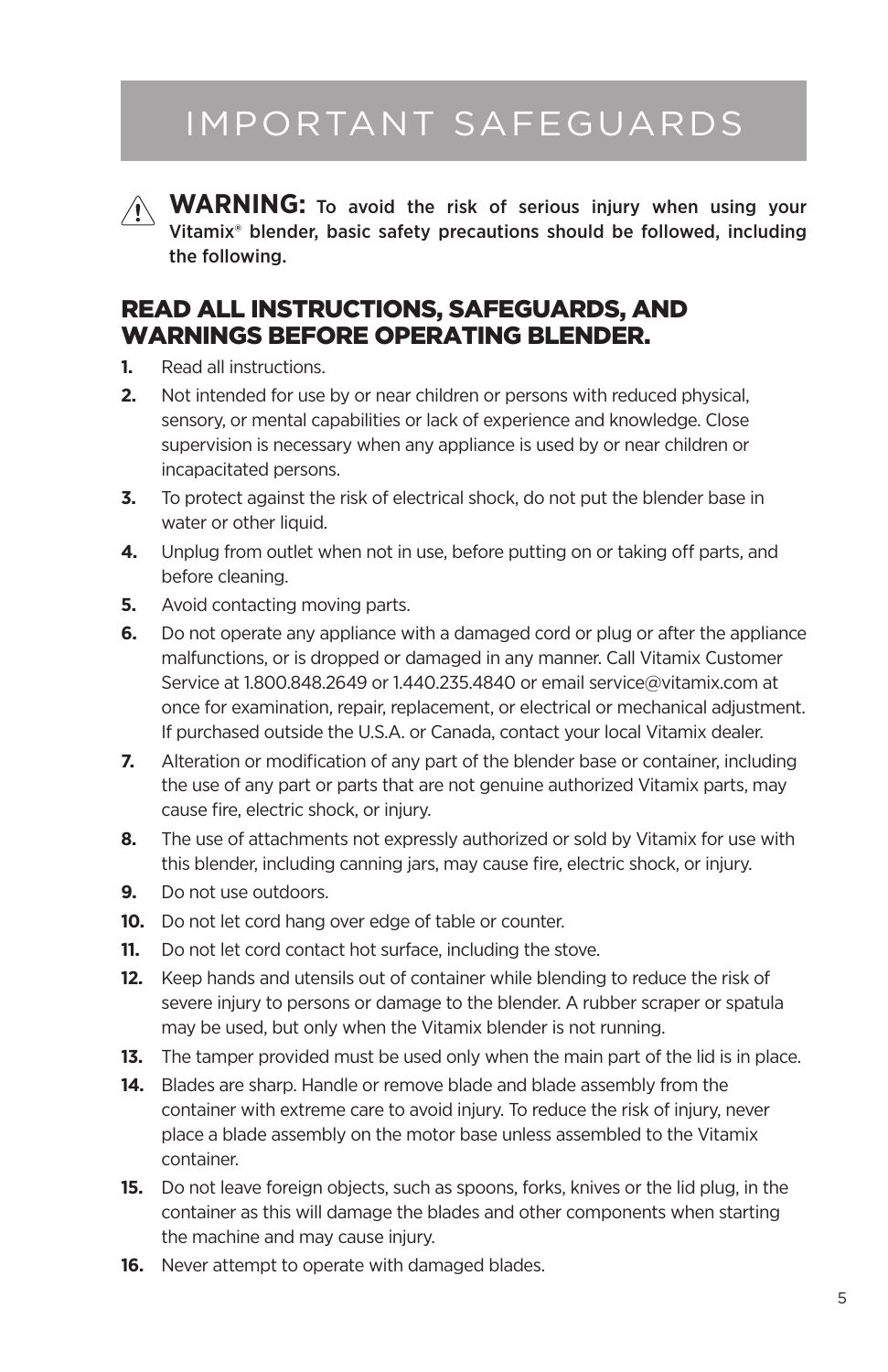# IMPORTANT SAFEGUARDS

- **17.** Always operate blender with lid and lid plug firmly in place. The lid plug should be removed only when adding ingredients and when using the tamper.
- **18.** When blending hot liquids or ingredients, use caution; spray or escaping steam may cause scalding and burns. Do not fill container to the maximum capacity. Always begin processing on the lowest speed setting, variable speed 1. Keep hands and other exposed skin away from the lid opening to prevent possible burns.
- **19.** When making nut butters or oil-based foods, do not process for more than one minute after the mixture starts to circulate in the container. Processing for longer periods can cause dangerous overheating.

### SAVE THESE INSTRUCTIONS



## **WARNING**

To Avoid Injury.

Read and understand instruction manual before using this machine.



#### IMPORTANT INSTRUCTIONS FOR SAFE USE

This product is intended for HOUSEHOLD USE ONLY and is not intended to be used for commercial purposes.

Do not leave your Vitamix blender unattended when operating.

Any repair, servicing, or the replacement of parts must be performed by Vitamix or an authorized service representative.



NOTICE: THE FAILURE TO FOLLOW ANY OF THE IMPORTANT SAFEGUARDS AND THE IMPORTANT INSTRUCTIONS FOR SAFE USE IS A MISUSE OF YOUR VITAMIX BLENDER THAT CAN VOID YOUR WARRANTY AND CREATE THE RISK OF SERIOUS INJURY.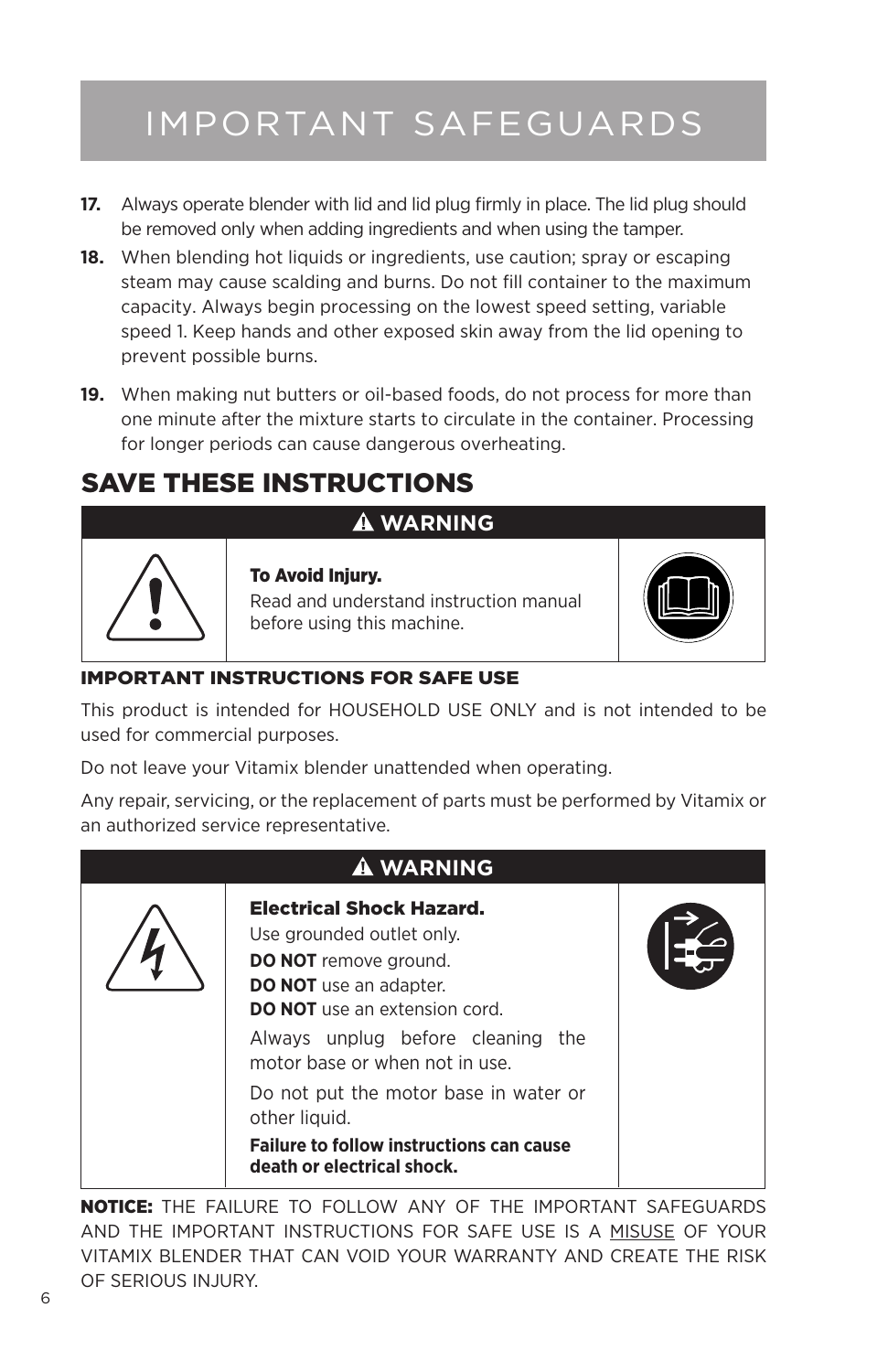# PARTS AND FEATURES



**1** *On/Off Switch:* The On/Off (or Power) Switch is on the front of the machine base. The On/Off Switch controls the power to the machine.

**2** *Start/Stop Switch:* Pressing down on the Start/Stop Switch will initiate the blending process. Pressing down on the Start/Stop Switch again will stop the blending process.

**3** *Variable Speed Dial:* The Variable Speed Dial selects blade rotation speeds from 1 to 10 (low to high).

**<sup>4</sup>** *Pulse Switch*: The Pulse Switch will blend at the speed setting shown on Variable Speed Dial for as long as the Pulse Switch is held down.

*CAUTION: Lids and tampers are not interchangeable between different container styles, types and sizes.*

**5** *Low-profile 64-oz. capacity container with 2-part lid:* Ounces, Milliliters and cups are clearly marked. Always use the lid and the lid plug when the machine is in operation. Insert the lid plug through the lid and secure by turning clockwise. Remove the lid plug to use the tamper or to add ingredients.



**6** *Tamper:* Using the tamper maintains circulation by preventing air pockets from forming while blending.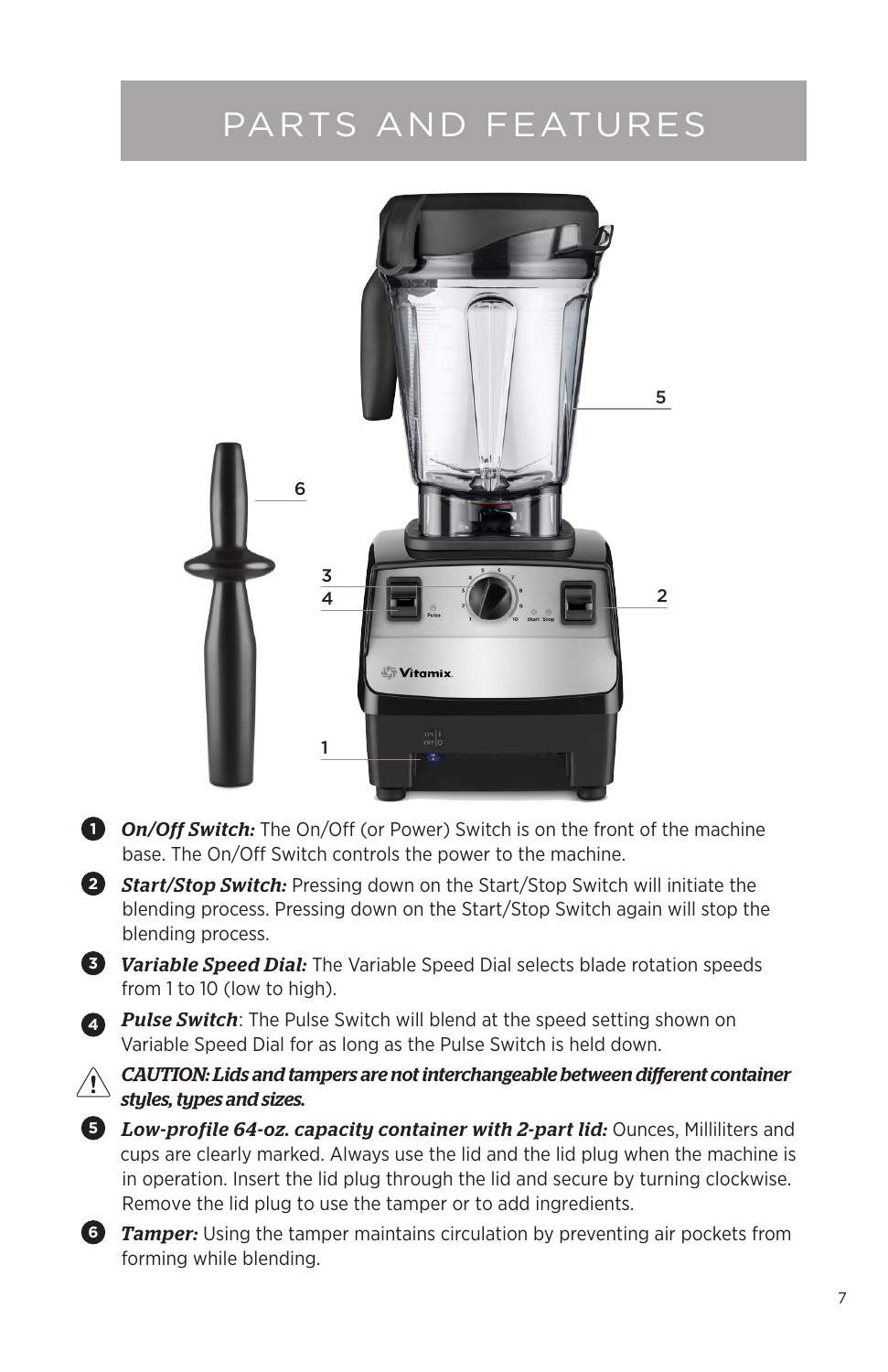# PARTS AND FEATURES

### **AWARNING**



Rotating Blades Can Cause Severe Injury.

**DO NOT** reach into the container while the machine is running.



*To Lock the Lid in Place:* Position the lid on the container with the lid flaps midway between the spout and the handle. Push the lid onto the container until it locks into place. The lid must always be secured when processing, especially when blending hot liquids that may scald. **Never operate the blender without checking to make sure that the lid is securely locked in place.**

*To Remove the Lid:* Lift up on one lid flap, while holding the container securely.

*To Remove the Lid Plug:* Rotate the lid plug anti-clockwise from the "locked" to the "unlocked" position and lift out.

**Power Cord:** Your machine is equipped with a long power cord. Store the unused portion neatly underneath. Plastic cable retainers hold the cord securely. They are flexible and return to position after the cord is lifted out.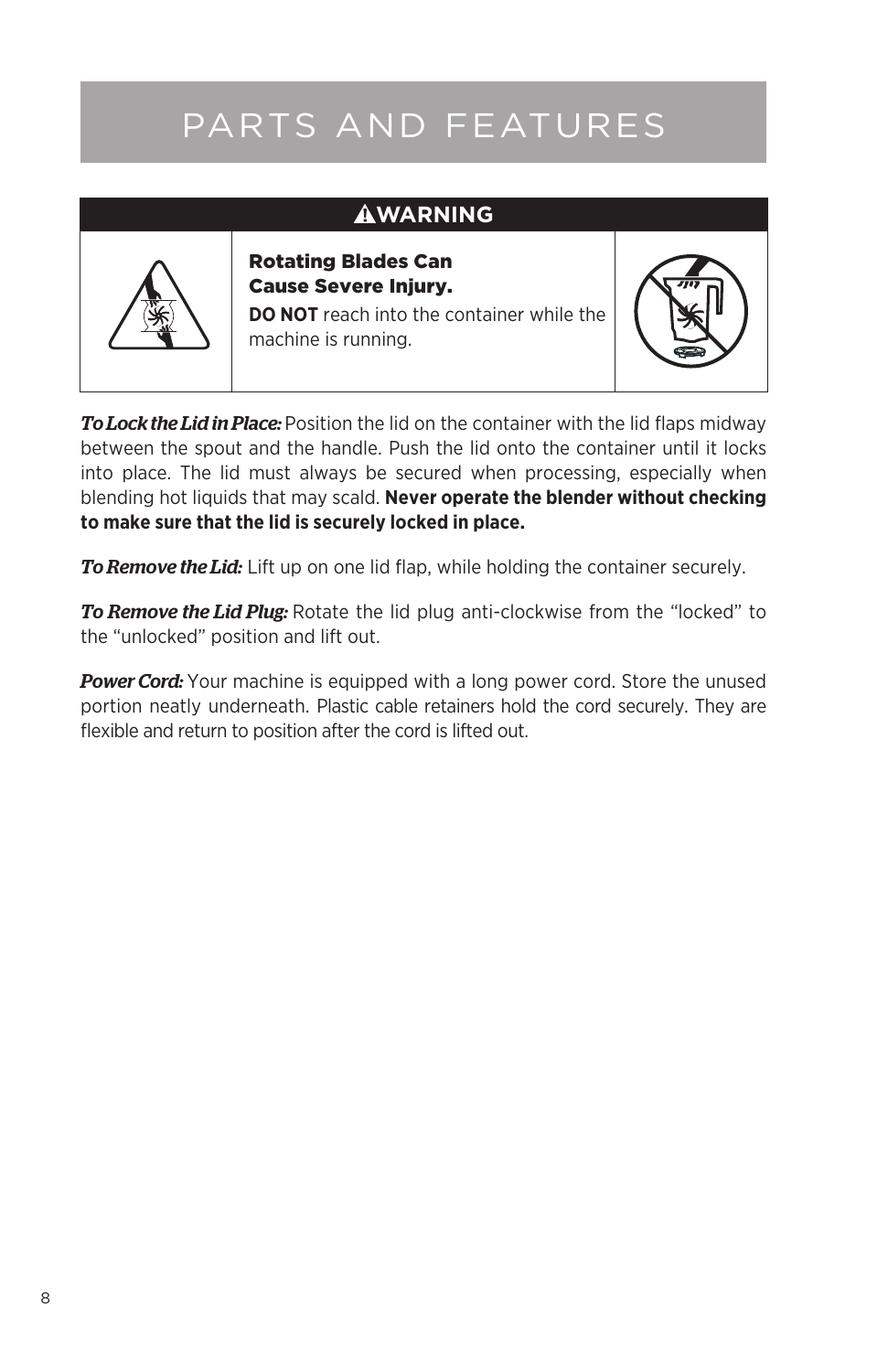## CONTROL PANEL



- **1** On/Off Switch (I)/(O): The On/Off Switch controls the power to the machine base. The On/Off Switch is located on the front of the machine. Move the On/ Off Switch to the Off (O) position at night and whenever the machine is left unattended.
- **1** *Start (* $\circled{v}$ *)/Stop (* $\circled{v}$ *) Switch:* Before starting, always make sure that the Variable Speed Dial is pointed at Variable Speed 1. Pressing down on the Start/Stop Switch will initiate the blending process. Pressing down again on the Start/Stop Switch again will stop the blending process.



*Variable Speed Dial:* The Variable Speed Dial selects blade rotation speeds from **3** 1 to 10 (low to high). **Always begin the blending process with the Variable Speed Dial pointed at Variable Speed 1.**

2 **Pulse Switch (** $\bigcirc$ **):** Pressing down on the Pulse Switch will cause the machine to blend at the speed setting shown on Variable Speed Dial for as long as the Pulse Switch is held down.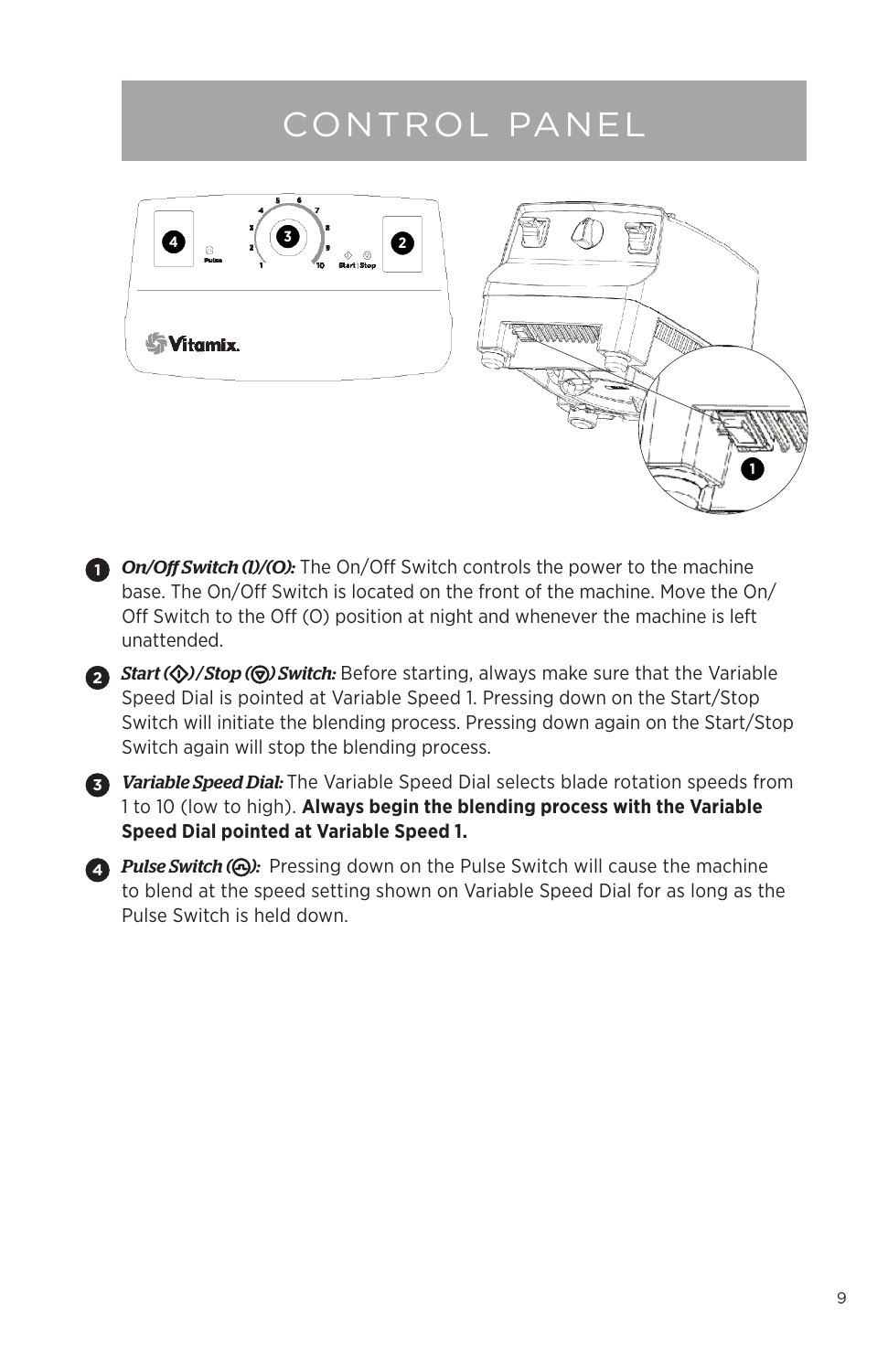# ABOUT THE BLADES

The wet-blade container comes as standard with the Vitamix machine. The blade is identified by a "W" for wet. This blade is used for most of your recipes. Additional containers with wet or dry blades may be purchased separately.

### **WARNING**



Cause Severe Injury. **DO NOT** reach into the container while the

Rotating Blades Can

machine is running.





*Wet-Blade Container:* Designed for processing liquids, including juice, frozen mixtures, sauces, soup, purees, batter, and for wet chopping. The wet blades can also process grain and knead dough, but they are not quite as efficient as the dry blades in this application. See instructions for dry container use.



*Dry-Blade Container:* These blades are clearly marked "D" and are designed specifically for processing dry materials such as grain, cereal and coffee, and are also used for kneading bread dough. The dry blades CANNOT process liquids efficiently. If you prepare herbs on a regular basis, you may wish to purchase a separate dry-blade container.

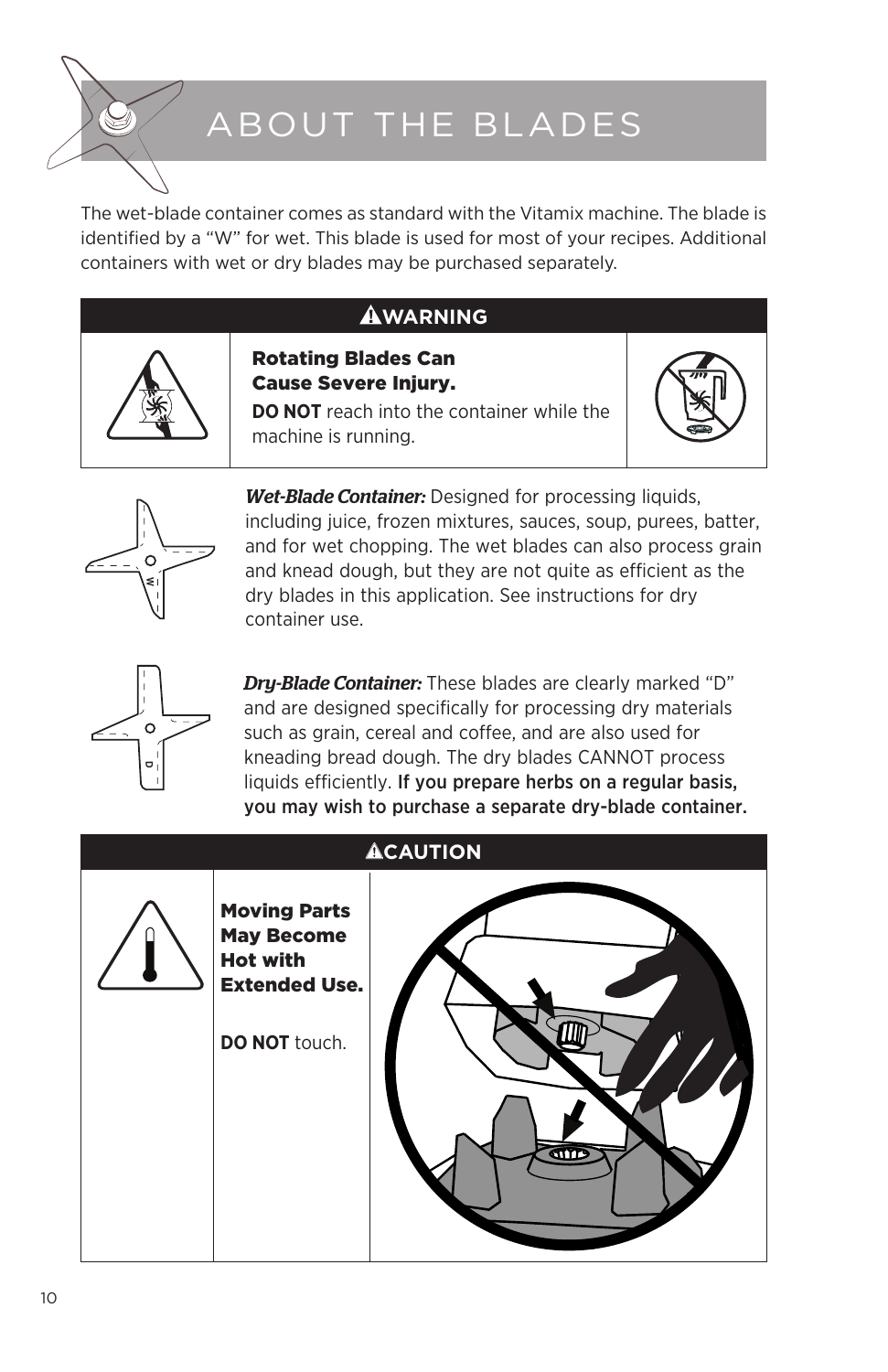# TAMPER

### **ACAUTION**



Rotating Blades Can Cause Damage.

Lids and tampers are not interchangeable between different container styles, types and sizes. Use the tamper that was supplied with your machine.

### How to Determine the Tamper to be Used with Your Container

Each type of tamper is designed to be used safely and effectively with a particular container. **If a tamper came with your container, it is the correct tamper for the container.** If a tamper did not come with your container or you want to determine if a tamper that you already have can be used with your new container, please compare your container with the containers and matching tampers in the illustration below. Before using the tamper during the blending process, verify that it is the correct tamper.

- *• 64 oz. / 2 L Short Containers use Tamper P/N 016041, which is approximately 11 inches long.*
- *• 64 oz. / 2 L Tall Containers uses Tamper P/N 000760, which is approximately 12-½ inches long.*
- *• 32 oz. and 48 oz. / 0.9 L and 1.4 L Containers use Tamper P/N 015033, which is approximately 9-¾ inches long.*

To verify that you are using the correct tamper, place the lid on an empty container, remove the lid plug and insert the tamper. If it is the correct tamper, it should fit easily into the opening, but should not come into contact with the blades no matter where you move the tamper inside the container. IF THE TAMPER TOUCHES THE BLADES AT ANY ANGLE - DO NOT USE THE TAMPER WITH YOUR CONTAINER. If you do not have the correct tamper for your container, contact your local Vitamix Dealer.

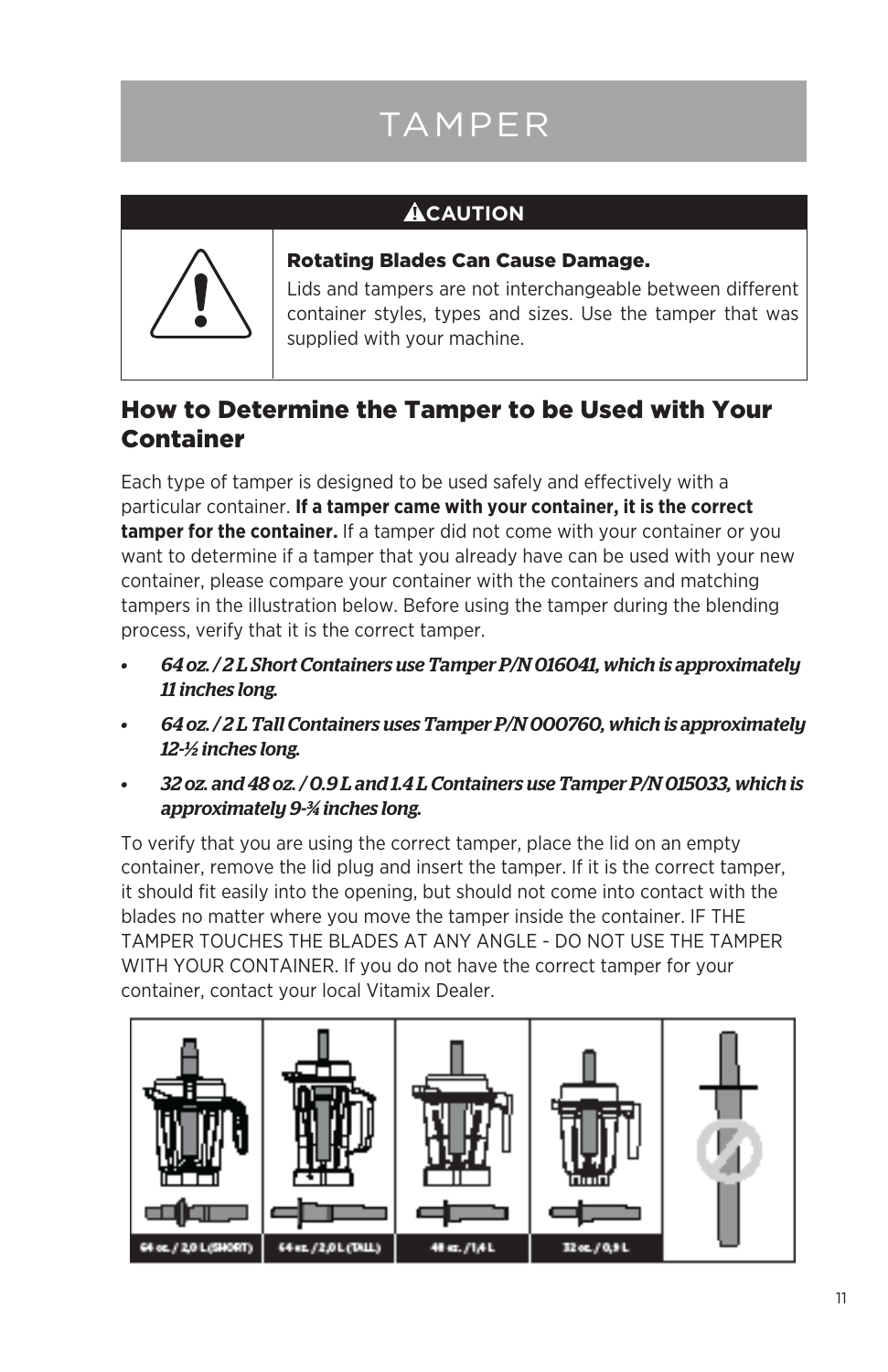# HOW TO USE THE TAMPER

| <b>WARNING</b> |                                                                                                                                                                                                                                                                                                                                                                   |  |  |  |  |
|----------------|-------------------------------------------------------------------------------------------------------------------------------------------------------------------------------------------------------------------------------------------------------------------------------------------------------------------------------------------------------------------|--|--|--|--|
|                | <b>Rotating Blades Can Cause</b><br>Severe Injury.<br>DO NOT put hands, spatulas etc.<br>into the container while the machine<br>is running or while the container is<br>still on the base.<br>Lids and tampers are not<br>٠<br>interchangeable between different<br>container styles, types and sizes.<br>Use the tamper that was supplied<br>with your machine. |  |  |  |  |

### **IMPORTANT!**

- The splash disk (near the top of the tamper) and lid prevent the tamper from hitting the blades when the lid is secured properly in the locked position.
- The container should not be more than two-thirds full when the tamper is used during blending.
- To avoid overheating during blending, DO NOT use the tamper for more than 30 consecutive seconds.
- If the food does not circulate. the machine may have trapped an air bubble. Carefully remove the lid plug, while making sure the lid stays firmly in place.



Release the air bubble by inserting the tamper through the lid plug opening.

Holding the tamper straight down may not help the ingredients circulate. If necessary, point the tamper towards the sides or corners of the container. DO NOT try to force the tamper more deeply into the container.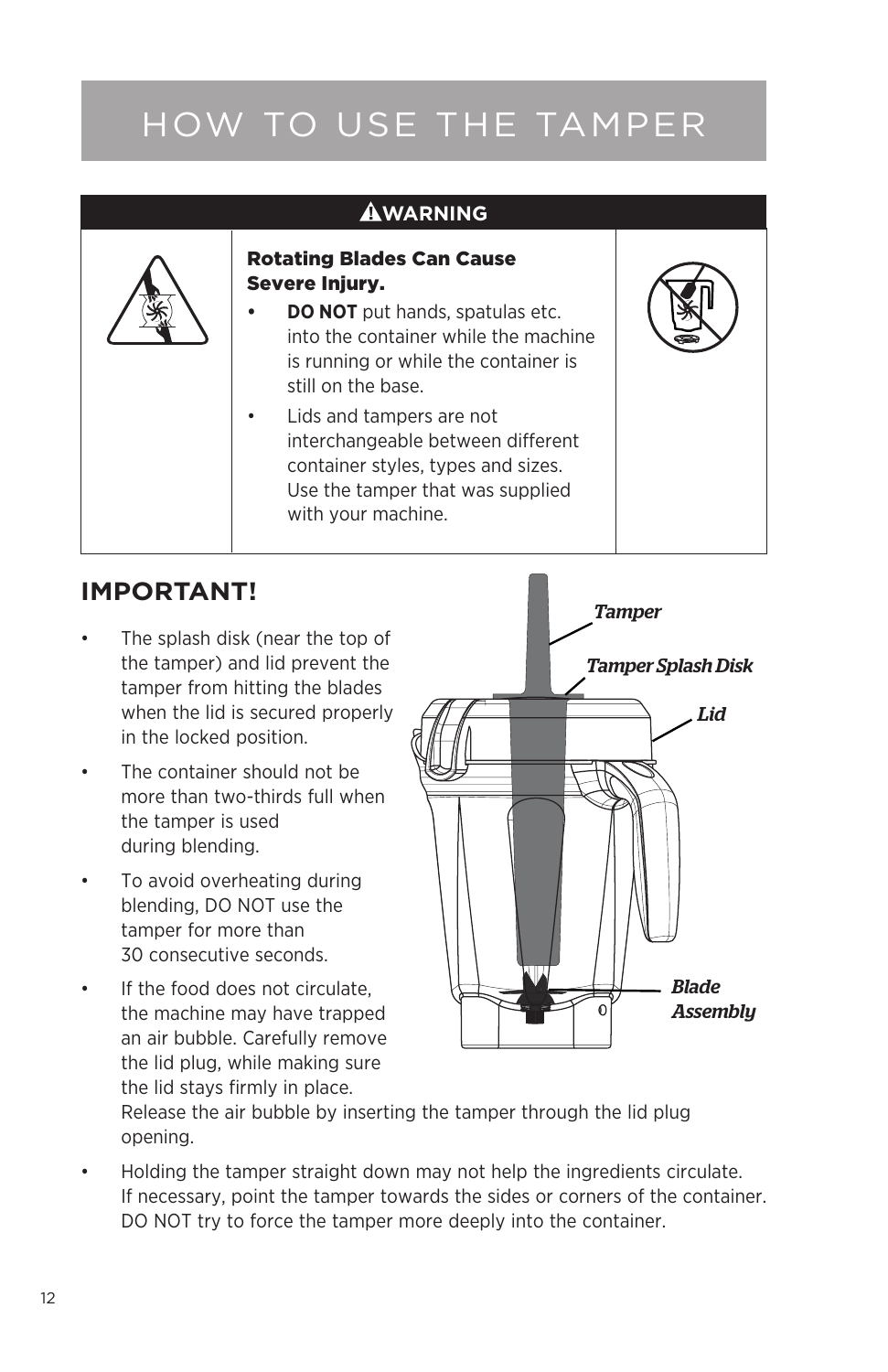# HINTS FOR SETTING SPEEDS

### **ACAUTION**

To Avoid Possible Burns, Never Start on Speeds Above 1 when Processing Hot Liquids.

Escaping steam, splashes or contents may scald.

To secure the contents, lock the lid and lid plug securely in place prior to operating the machine.

Always start on Variable 1, then slowly increase to 10.





#### Variable Speed

Before using the Variable Speed option, always begin with the Variable Speed Dial pointed at Variable Speed 1.

- **1.** To begin the blending process, press down on the Start/Stop Switch.
- **2.** Slowly turn the Variable Speed Dial to the desired speed, depending on the recipe used.
- **3.** At the end of the blending cycle, press down on the Start/Stop Switch to stop the blending process. Rotate the Variable Speed Dial back to Variable Speed 1.

Use the highest setting stated in the recipe for as much of the processing time as possible to make smoothies, soup, shakes, frozen mixtures, purées, nut butter, and for grinding grain. Processing times will generally be less than one minute (most take less than 30 seconds). The higher speed provides the best quality of refinement, breaking down ice, frozen fruit, whole fruit or vegetables, and grains to a smooth, lump-free consistency.

Blending for too long at too low a speed setting will overheat the machine and cause the Automatic Overload Protection to turn off the machine. Blending on a higher speed maximises the working of the motor's cooling fan to avoid overheating.

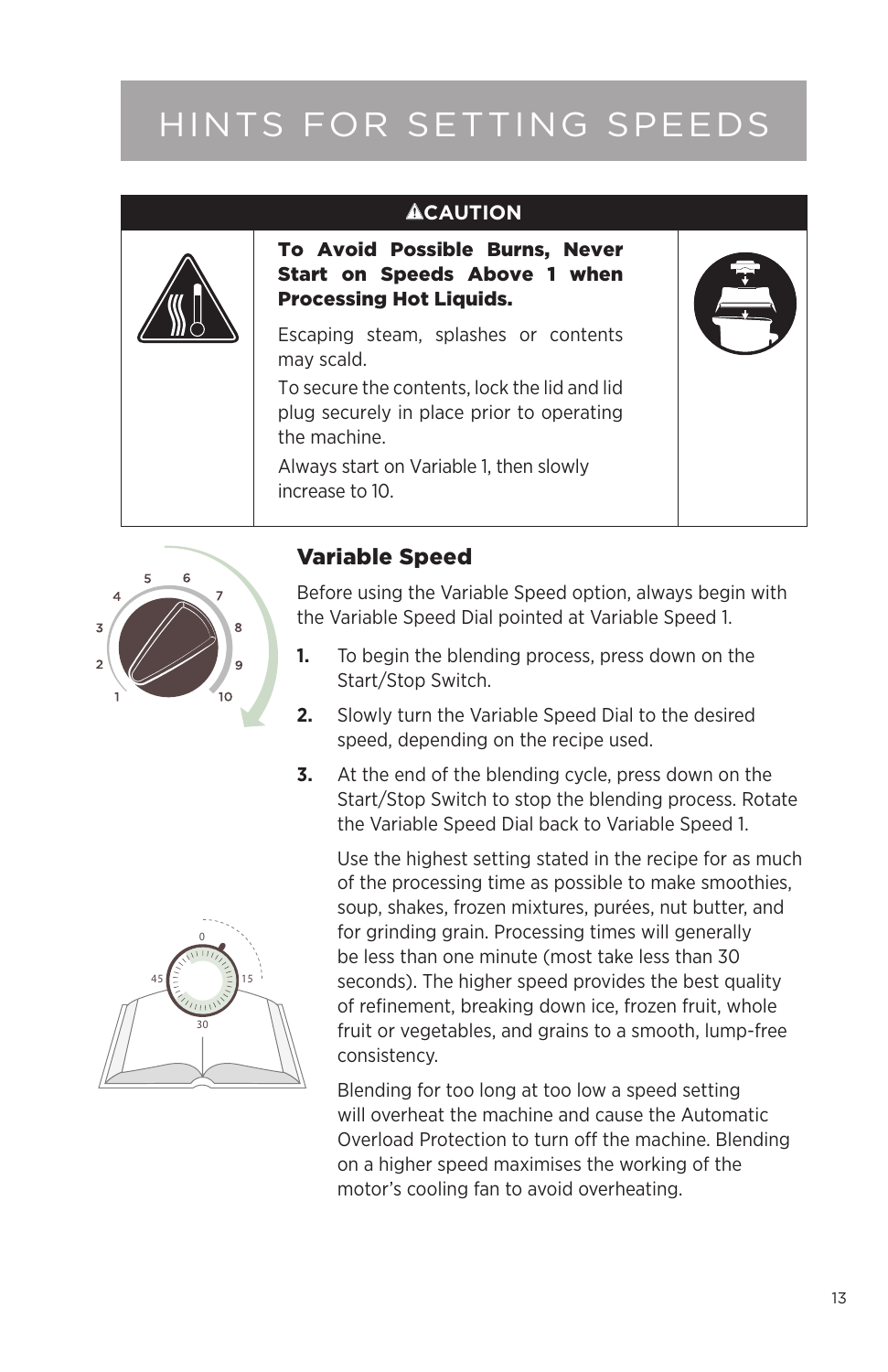# OPERATING INSTRUCTIONS

#### *During your first few uses, you may notice a slight burning odor as the motor is primed. This is completely normal and will dissipate quickly.*

#### Wet-Blade Container

The Wet-Blade Container is designed for processing liquids, including juice, frozen mixtures, sauces, soup, purées and batter.

- **1.** Make sure the Variable Speed Dial is pointed to Variable Speed 1. Move the On/Off switch to the On (I) position.
- **2.** Load the container before placing it on the motor base. Place liquids and soft foods in the container first, then solid items and, finally, ice.
- **3.** Fasten the 2-part lid securely. Always use the complete 2-part lid



when blending (unless the tamper is inserted through the lid plug opening). Make sure that the lid is securely latched, especially when blending hot ingredients.

- **4.** With the motor off, set the wet-blade container on the motor base by aligning it over the centering pad. Never attempt to put a container onto an operating motor base or to operate a motor base without a container properly in place.
- **5.** Activate the blades by pressing the Start/Stop Switch. Your container may shift as it is aligned. Slowly rotate the Variable Speed Dial to the right to the desired speed.
- **6.** If the mixture stops circulating, you may have trapped an air bubble. To resolve, insert the tamper through the lid plug and stir until it "burps". If this does not work, press the Start/Stop switch to stop the motor. Remove the container from the motor base and use a rubber spatula to press the air bubble away from the blades. Return the container to the motor base, replace the lid and continue blending.
- **7. Take proper care when handling and processing hot ingredients and when making hot soup and sauces.**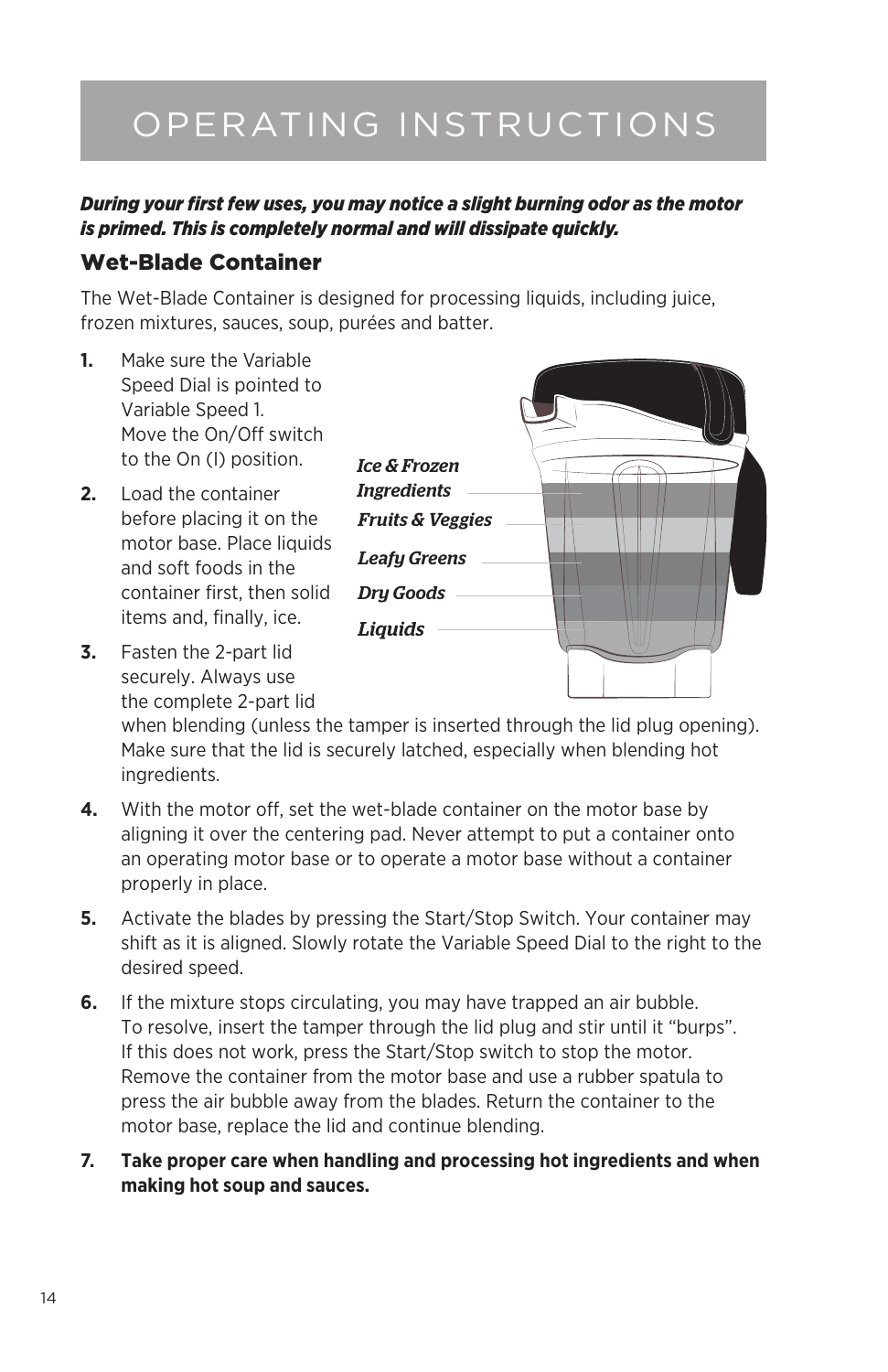# OPERATING INSTRUCTIONS

#### **ACAUTION**



- **8.** Due to the machine's speed, processing times are much quicker than with standard appliances. Until you are accustomed to the machine, time things carefully to avoid over-processing.
- **9.** After pressing the Start/Stop switch to stop the cycle, wait until the blades stop completely before removing the lid or container from the motor base.

#### Dry-Blade Container

Your dry-blade container should be used only for hard, dry materials, such as grain, and for kneading dough. Before using this container, always begin with the Variable Speed Dial pointing at Variable Speed 1.

- **1.** Load the container before placing it on the motor base.
- **2.** Fasten the 2-part lid securely. Always use the complete 2-part lid when blending (unless the tamper is inserted through the lid plug opening).
- **3.** With the motor off, set the dry-blade container on the motor base by aligning it over the centring pad. Never attempt to put a container onto an operating motor base or to operate a motor base without a container properly in place.
- **4.** To begin, make sure that the On/Off switch is in the On (1) position.
- **5.** Activate the machine by pressing the Start/Stop Switch. Your container will shift and align itself. Slowly increase the Variable Speed to the desired speed.
- **6.** Due to the machine's speed, processing times are much quicker than with standard appliances. Until you are accustomed to the machine, time things carefully to avoid over-processing.
- **7.** After pressing the Start/Stop switch to stop the cycle, wait until the blades stop completely before removing the lid or container from the motor base.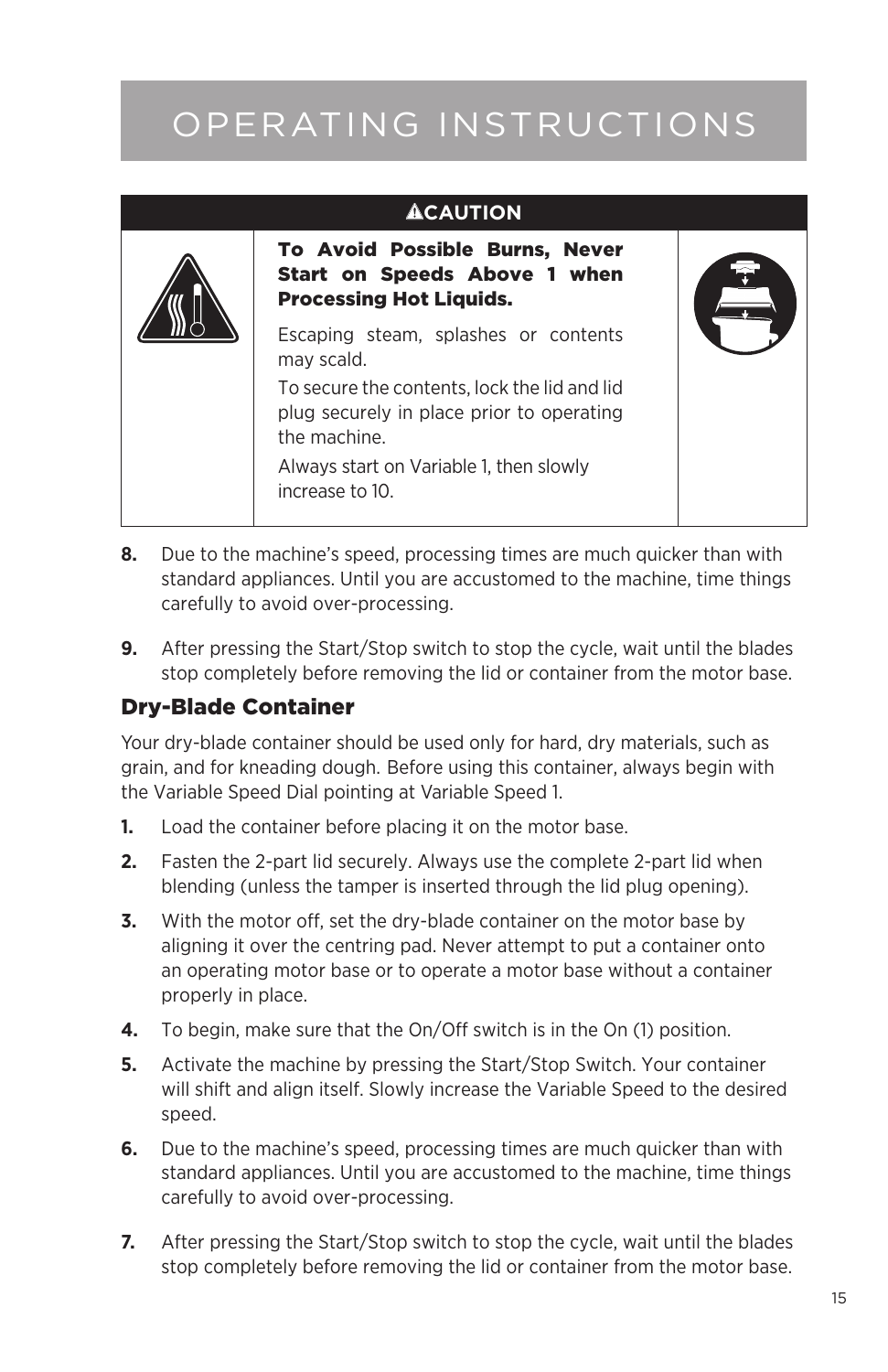# CARE AND CLEANING

To prepare your new machine for initial use, follow the steps under Normal Cleaning, below. This will clean the unit and break in the motor.

*During your first few uses, you may notice a slight burning odor as the motor is primed. This is completely normal and will dissipate quickly.*



#### **Normal Cleaning**

- 1. Begin with the Variable Speed Dial pointing at Variable Speed 1.
- **1.** Fill the container half full of warm water. Add a few drops of liquid dish detergent to the container.
- **2.** Snap or push the complete 2-part lid into the locked position.
- **3.** Press the Start/Stop switch. Slowly increase the Variable Speed to 10. Run the machine for 30 to 60 seconds. Press the Start/Stop Switch to stop the machine. Rotate the Variable Speed Dial back to Variable Speed 1.
- **4.** Rinse and drain the container.

#### **To Sanitize:**

Always begin with the Variable Speed Dial pointing at Variable Speed 1.

- **1.** Follow the cleaning instructions above.
- **2.** Fill the container half full of water and add 1 ½ teaspoons of liquid bleach.
- **3.** Snap or push the complete 2-part lid into the locked position.
- **4.** Press the Start/Stop switch. Slowly increase the Variable Speed to 10. Run the machine for 30 to 60 seconds. Press the Start/Stop Switch. Rotate the Variable Speed Dial back to Variable Speed 1.
- **5.** Allow the mixture to stand in the container for an additional 1 <sup>1</sup>/<sub>2</sub> minutes.
- **6.** Pour out bleach mixture. Allow container to air dry.
- **7.** Do not rinse after sanitizing.

### Lid, Lid Plug and Tamper

Separate the lid and lid plug. Wash parts in warm, soapy water. Rinse clean under running water and dry. Reassemble before use.

**IMPORTANT:** To ensure continued and effective performance, do not put the container, lid, lid plug or tamper in the dishwasher.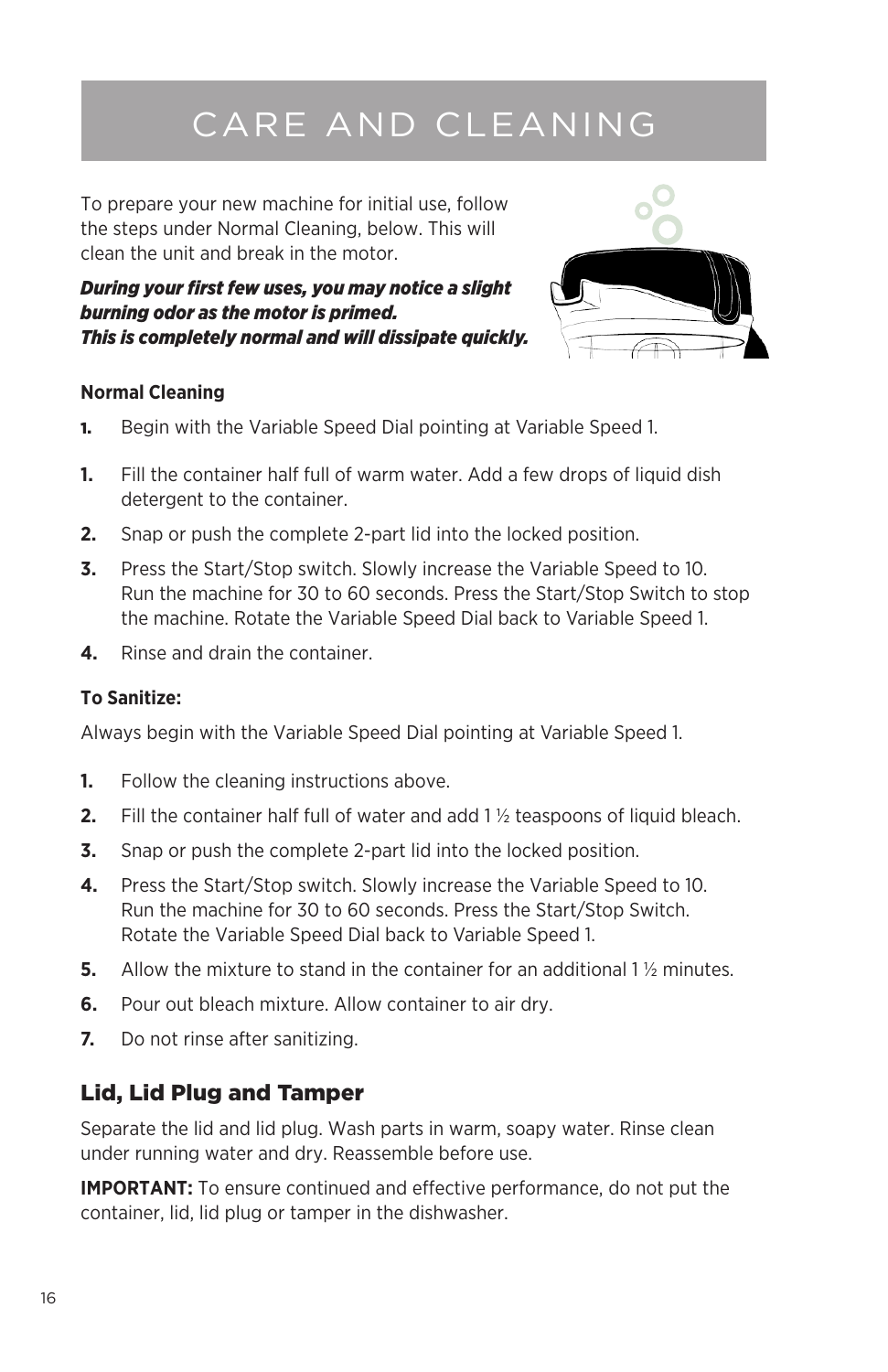# CARE AND CLEANING

### Motor Base

**1.** Unplug the power cable.



- **2.** Wash the outside surface with a damp, soft cloth or sponge that has been rinsed in a mild solution of washing-up liquid and warm water. Do not place the motor base in water.
- **3.** The centering pad can be removed for more thorough cleaning.
- **4.** Thoroughly clean the switches so that they work freely. They may become sticky from use. Moisten a cotton bud with a household degreaser or cleaner and clean the grooves around the switches. Immediately dry all surfaces.
- **5.** Polish with a soft cloth.

### Retainer Nut Loosening

In the event that the retainer nut at the bottom of your container loosens and no longer holds the blade assembly securely in place, DO NOT CONTINUE TO USE THE CONTAINER. Contact your local dealer or distributor immediately for instructions.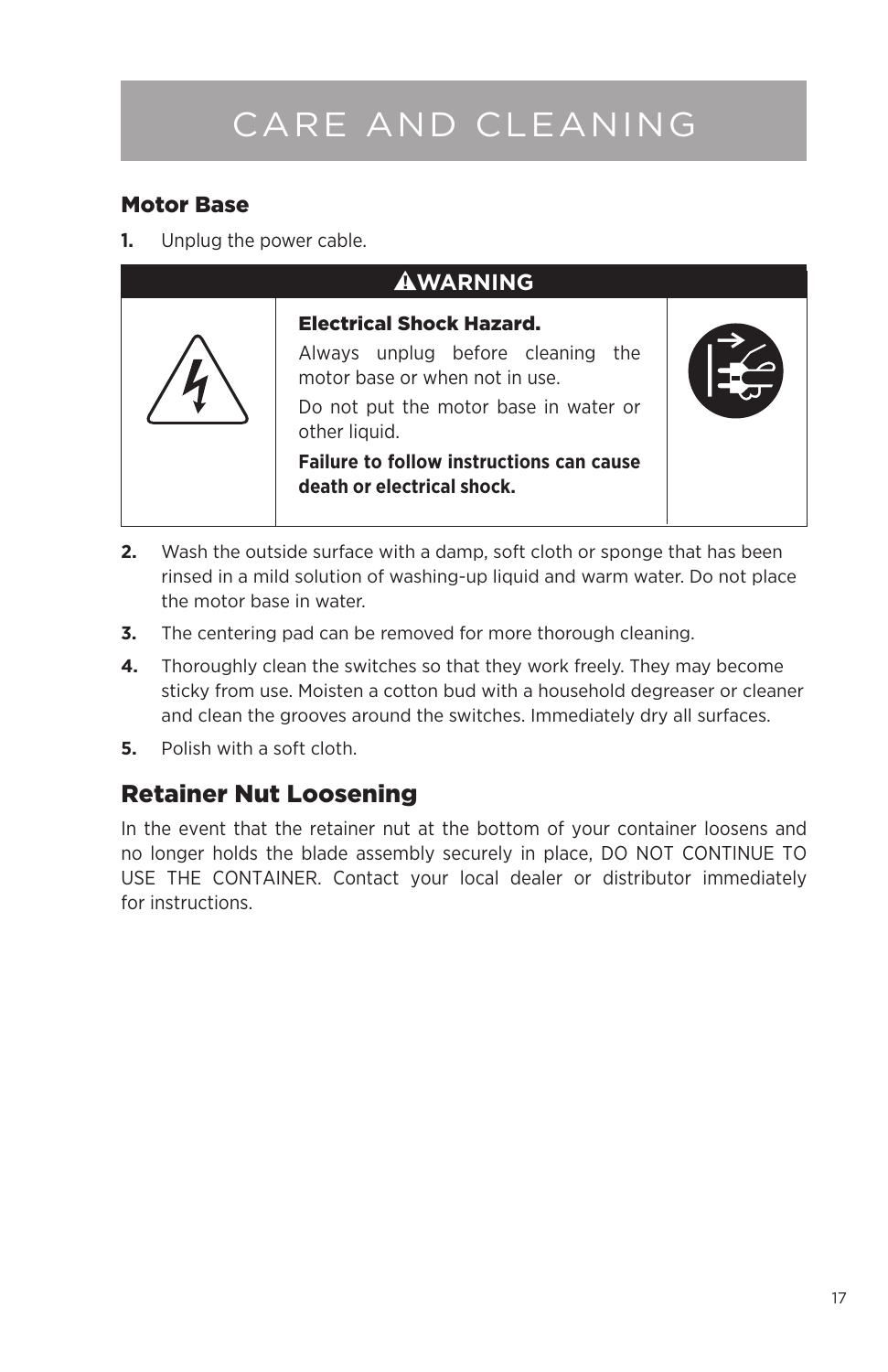# TROUBLESHOOTING

Your Vitamix motor is designed to be protected from overheating during use. This feature will shut off the motor. The motor will possibly emit a slight odor. If the motor shuts off due to overheating while blending, allow the machine to cool for 20-45 minutes before beginning another blending cycle. If you continue to experience problems after following these instructions, contact our Customer Service Department at 1.800.848.2649 or 1.440.235.4840. for instructions.

### **Tips to prevent "overloading" your Vitamix machine:**

- Only process Vitamix recipes when learning to use the machine
- • Do not process recipes at lower speeds than those recommended
- Do not process recipes at higher speeds than those recommended
- • Do not process recipes for longer than recommended
- • Use your tamper to process thicker mixtures and keep ingredients moving around and through the blades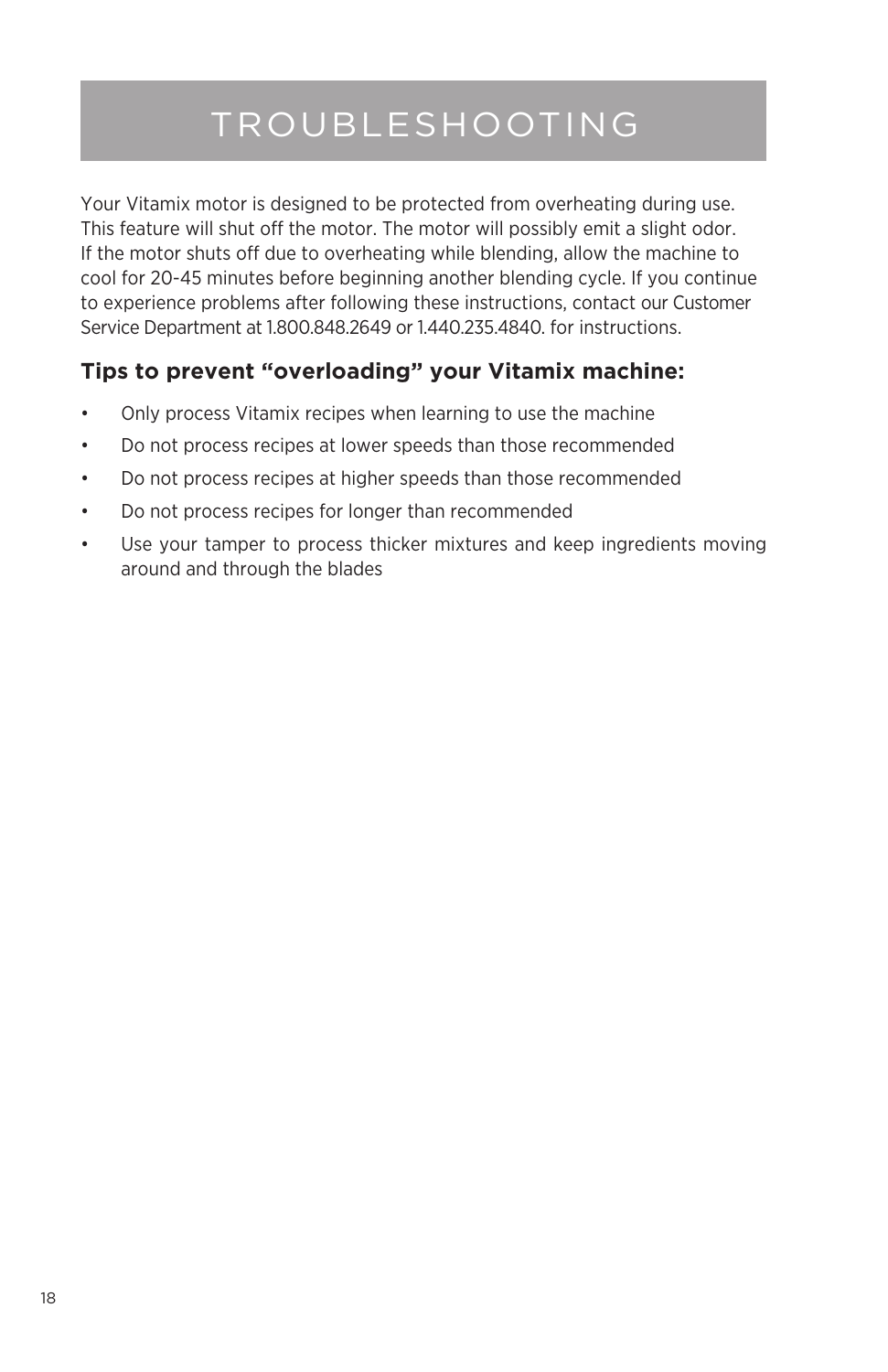# WARRANTY

### 7-Year Full Machine Warranty

#### **1.** PRODUCT REGISTRATION.

Vita-Mix® Corporation ("Vitamix") strongly encourages you to register your purchase by completing and returning the product registration card that came with this Machine. You can register online at vitamix.com/warranty; or by calling our Customer Service Department at 1.800.848.2649 or 1.440.235.4840. Failure to register your product purchase will not diminish your warranty rights. However, registering your purchase will allow Vitamix to better serve you with any of your customer service needs.

#### **2.** WHO CAN SEEK WARRANTY COVERAGE.

This Warranty is extended by Vitamix to the owner of this Machine for personal household use only. This Warranty does not apply to products used for commercial, rental or re-sale purposes. Should ownership of the machine change during the 7-year period, please update the Machine's owner information at vitamix.com/warranty.

#### **3.** WHAT IS COVERED.

Vitamix warrants to the owner that if this Machine (a "Machine" consists of a motor blender base and any containers purchased together) fails within 7 years from the date of purchase due to a defect in material or workmanship or as a result of normal wear and tear from ordinary household use, Vitamix will, within 30 days of receipt of the returned product, repair the failed Machine or component part of the Machine free of charge.

If, in Vitamix's sole discretion, the failed Machine or component part of the Machine cannot be repaired, Vitamix will elect to either (A) replace the Machine free of charge or (B) refund the full purchase price to the owner, unless Vitamix receives prior written notice of the owner's preference.

#### **4.** WHAT IS NOT COVERED.

This Warranty does not apply to Machines that have been used commercially or in non-household applications. This Warranty does not cover cosmetic changes that do not affect performance, such as discoloration or the effects of the use of abrasives or cleaners or food build up. This Warranty is only valid if the Machine is used and maintained in accordance with the instructions, warnings and safeguards contained in the owner's manual.

Vitamix will not be responsible for the cost of any unauthorized warranty repairs.

**REPAIR, REPLACEMENT OR REFUND OF THE PURCHASE PRICE ARE THE EXCLUSIVE REMEDIES OF PURCHASER AND THE SOLE LIABILITY OF VITAMIX UNDER THIS WARRANTY. NO EMPLOYEE OR REPRESENTATIVE OF VITAMIX IS AUTHORIZED TO MAKE ANY ADDITIONAL WARRANTY OR**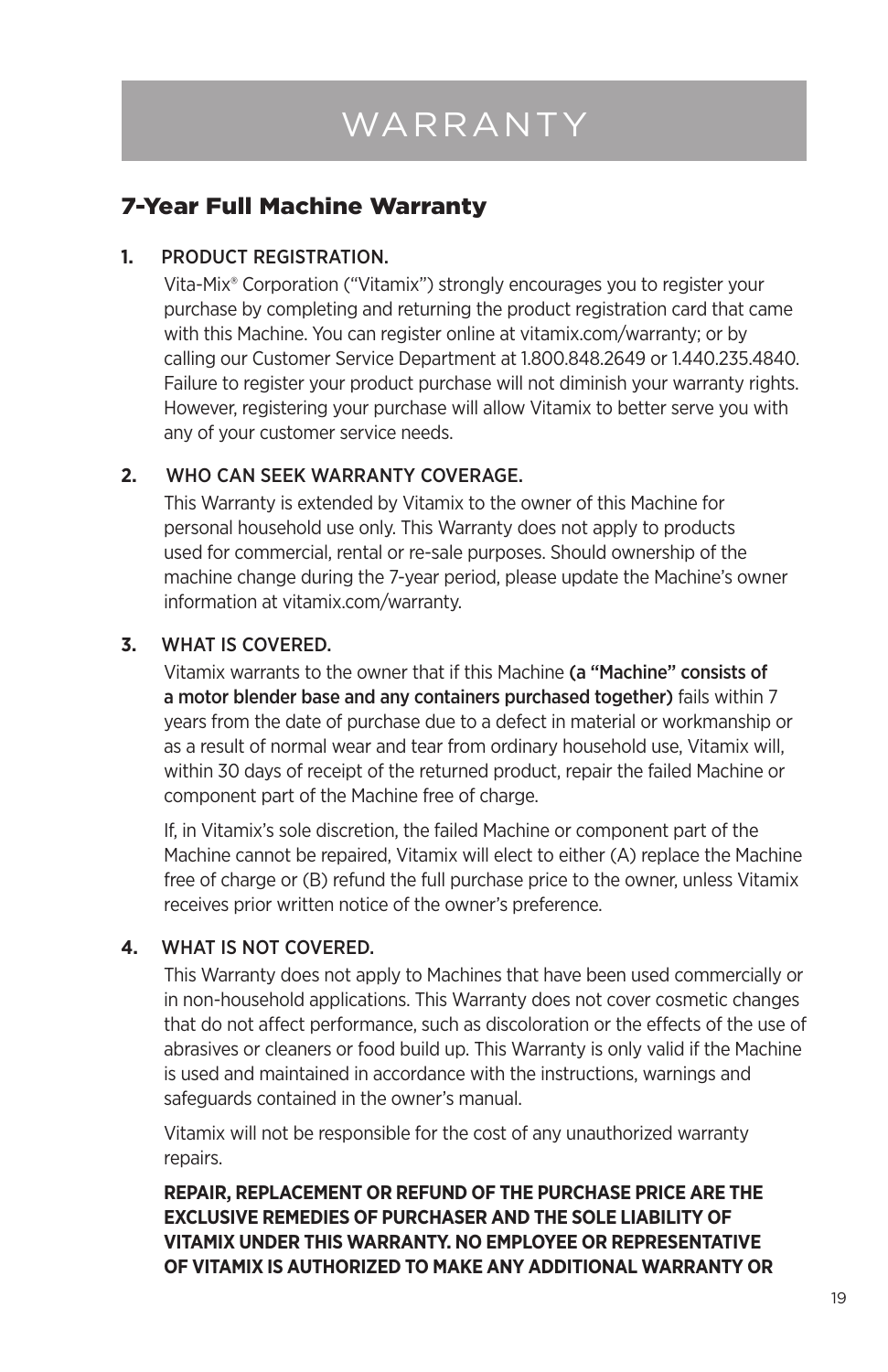# WARRANTY

**ANY MODIFICATION TO THIS WARRANTY WHICH MAY BE BINDING UPON VITAMIX. ACCORDINGLY, PURCHASER SHOULD NOT RELY UPON ANY ADDITIONAL STATEMENTS MADE BY ANY EMPLOYEE OR REPRESENTATIVE OF VITAMIX. IN NO EVENT, WHETHER BASED ON CONTRACT, INDEMNITY, WARRANTY, TORT (INCLUDING NEGLIGENCE), STRICT LIABILITY OR OTHERWISE, SHALL VITAMIX BE LIABLE FOR ANY SPECIAL, INDIRECT, INCIDENTAL OR CONSEQUENTIAL DAMAGES, INCLUDING, WITHOUT LIMITATION, LOSS OF PROFIT OR REVENUE.** 

Some states do not allow limits on warranties. In such states, the above limitations may not apply to you. Outside the U.S.A. and Canada, other warranties may apply.

#### 5. WHAT VOIDS THIS WARRANTY.

Abuse, misuse, negligent use, alteration of the Machine, exposure to abnormal or extreme conditions, or failure to follow the operating instructions will void this Warranty.

The Warranty is also void if repairs to the Machine or any component part of the Machine are performed by someone other than either Vitamix or an authorized Vitamix Service Provider or if any component part of a Machine subject to this Warranty is used in combination with a motor base or container that is not expressly authorized by Vitamix.

#### **6.** HOW TO OBTAIN RETURN AUTHORIZATION UNDER THIS WARRANTY.

In the event that the Machine or any component part of the Machine needs service or repair, please call Vitamix Customer Service at 1.800.848.2649 or 1.440.235.4840. You will be asked to provide a date of purchase and proof of purchase for any product that has not been registered

with Vitamix. For product subject to this Warranty you will be provided with a return authorization number, up-to-date shipping

instructions and a pre-paid return pick up label. Vitamix will pay standard shipping costs on the return of a Machine or component part for warranty service and repair and for return shipment of the product to you after the warranty repair or replacement. Purchaser is responsible for the costs of special shipping requests.

Within the U.S.A. and Canada, this Warranty is honored directly through the Vita-Mix® Corporation.

#### **United States Canada**

Vita-Mix® Corporation Vita-Mix® Corporation Cleveland, Ohio 44138-2199 Windsor, Ontario N8Y 4Y5 1-800-848-2649 1-800-848-2649 service@vitamix.com service@vitamix.com

8615 Usher Road 200-1701 Shepherd Street East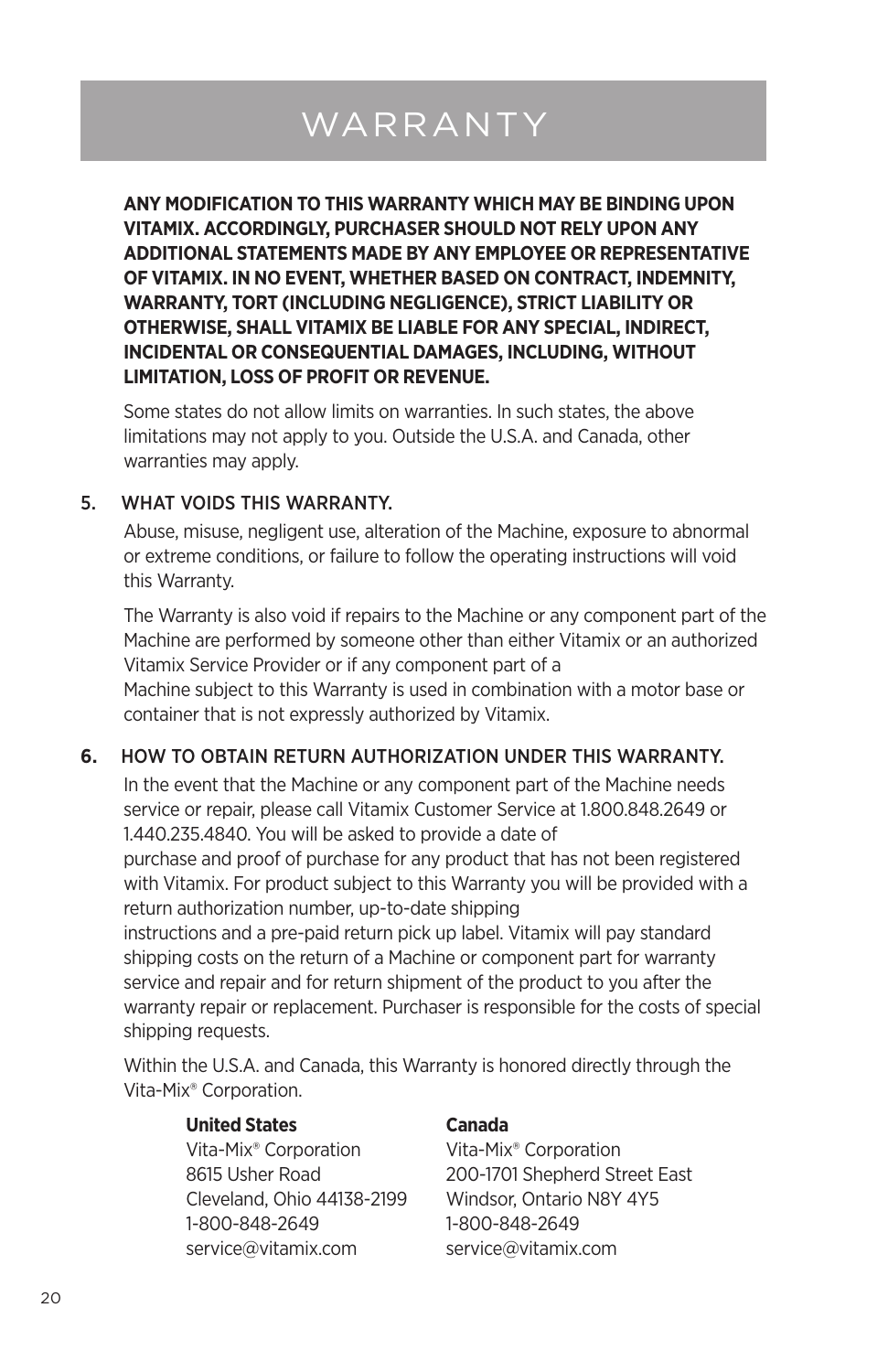# WARRANTY

You will be deemed to have accepted the returned product "as is" upon delivery unless you notify Vitamix of any problem, including shipment damage, within 48 hours of delivery.

#### SPECIAL INTERNATIONAL INSTRUCTIONS

If a machine was purchased within the U.S.A. or Canada, but is currently outside the U.S.A. or Canada, all shipping and resulting taxes and duties are at the owner's expense. Call +1-440-235-4840 or email service@vitamix. com for more details.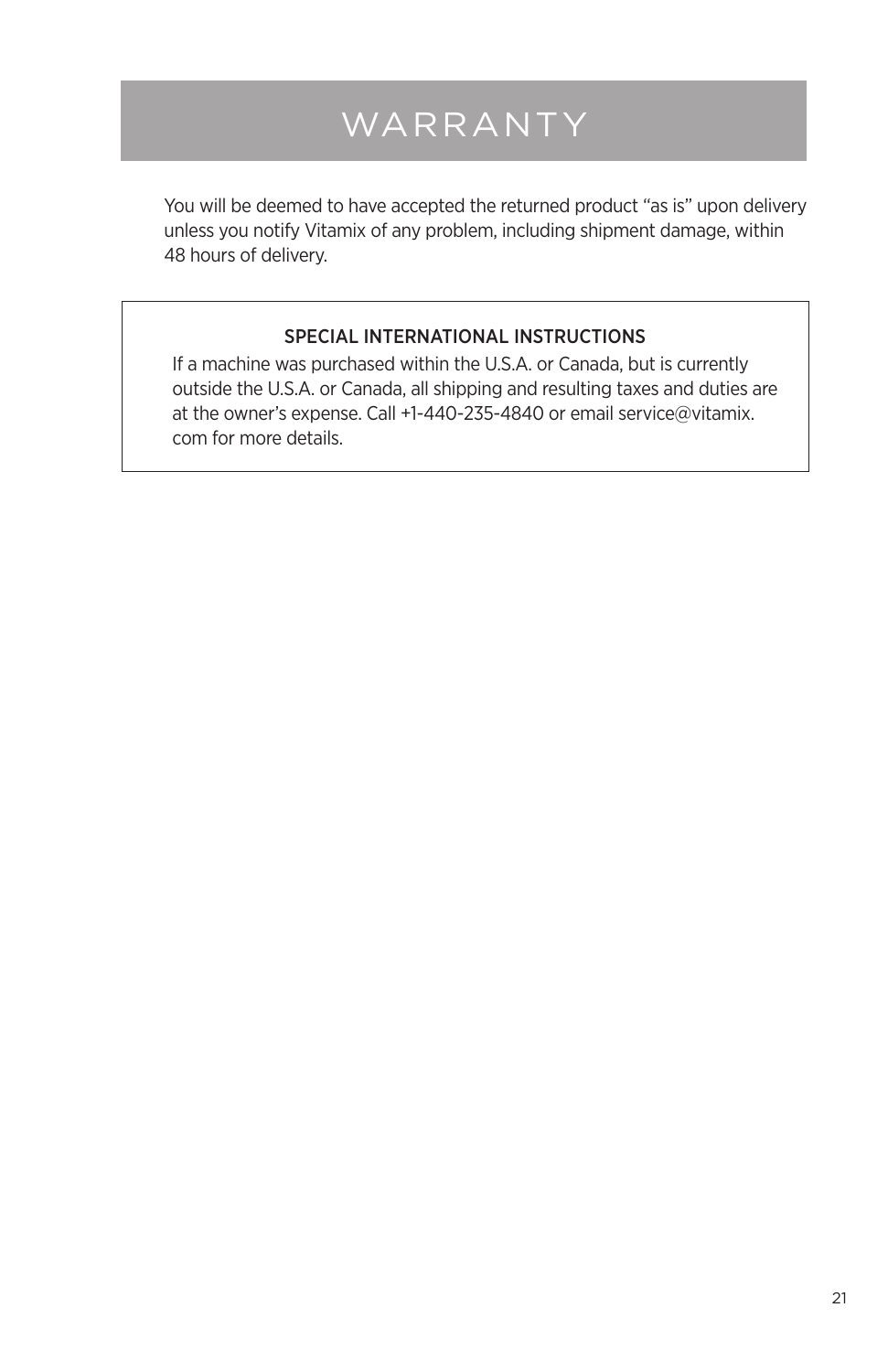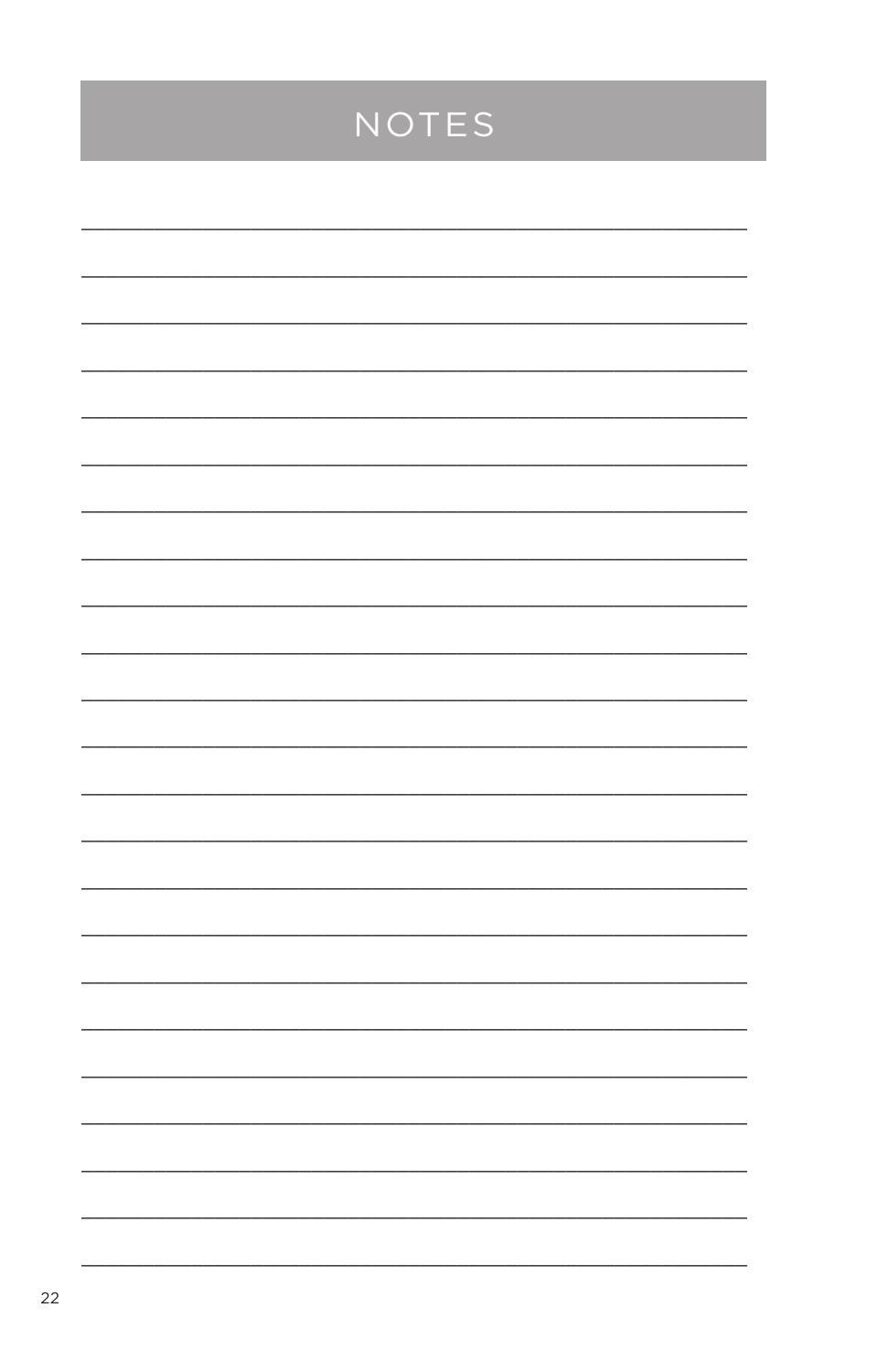